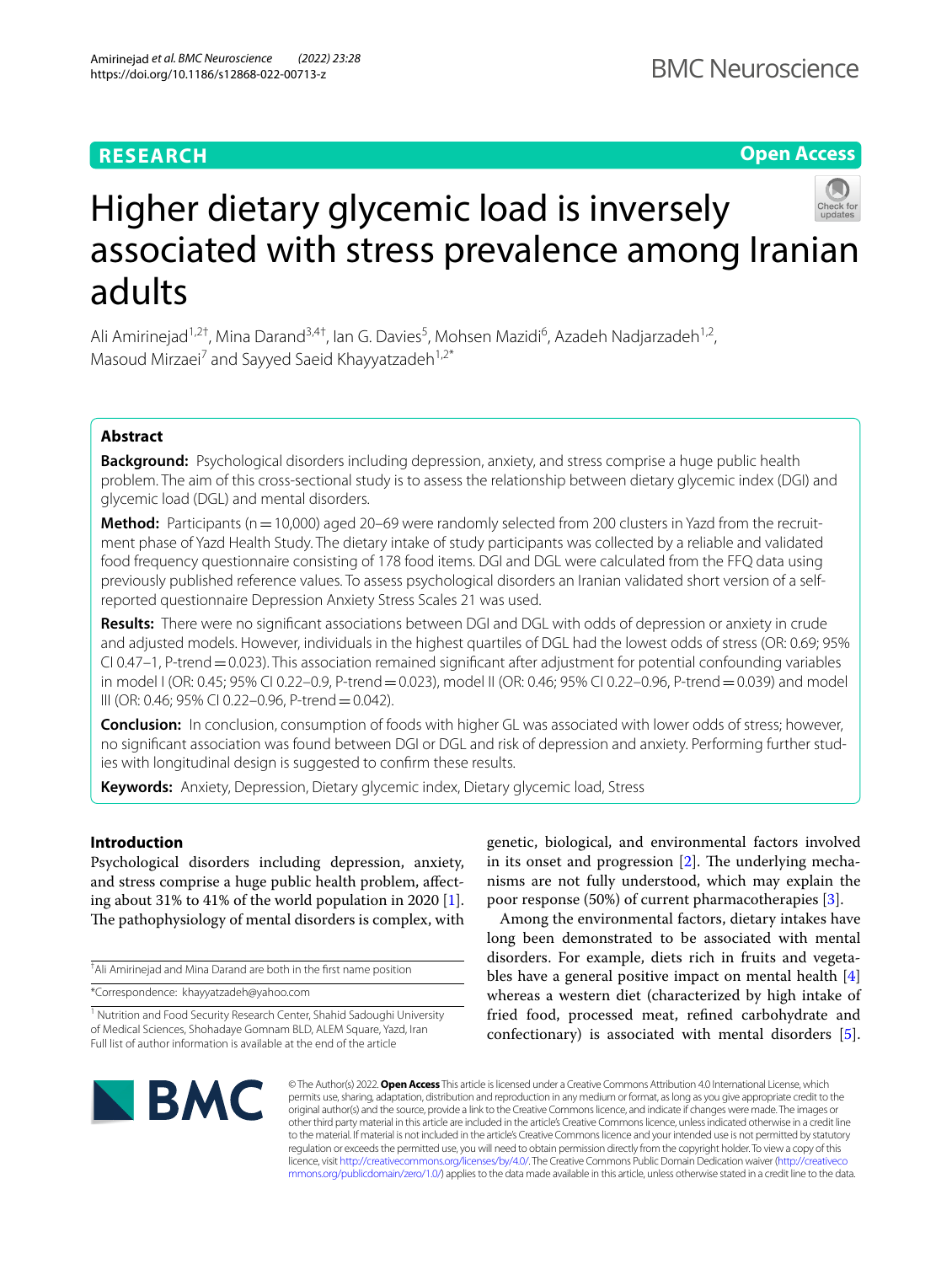The impact of dietary carbohydrate intake on health outcomes and disease has increasingly been in focus in recent years [[6\]](#page-8-5). However, the link between the various aspects of carbohydrate and psychological health remains unclear. The effects of foods to increase blood glucose are diferent and this property is considered the glycemic index (GI), a quality rating of how individual foods raise blood sugar levels. In fact, GI is the increase in postprandial blood glucose after consumption of a specifc carbohydrate portion of a food compared with glucose or white bread [[7\]](#page-8-6). When we consume high-GI foods, blood glucose and subsequently insulin concentrations are rapidly increased, while smaller and slower elevation of postprandial blood glucose and insulin levels are observed following intake of low-GI foods. Refned grains such as white bread, rice, potatoes and sugary products are considered high-GI foods, whereas vegetables, whole grain and legumes are included in low-GI groups [\[8](#page-8-7)]. Dietary glycemic load (GL) is the product of a food's GI and total available carbohydrate content, and provides both the quality and quantity the of carbohydrates  $[9]$  $[9]$ . Thus, GL represents a more accurate view of a food's real-life efects on postprandial glucose and insulin response.

The prevalence of psychological disorders is much higher in patients with diabetes [\[10](#page-8-9)] and some studies show a link between DGI and DGL with psychological disorders  $[11–13]$  $[11–13]$  $[11–13]$  $[11–13]$ , suggesting glucose metabolism might play a mechanistic role. Indeed, high GI and GL foods provoke insulin secretion leading to subsequent hypoglycemia which impact on the nervous system and result in psychological disorders [\[14](#page-8-12)]. However, increased insulin levels from high GI/GL diets may facilitate delivery of tryptophan in the brain and increase the synthesis of serotonin, a neurotransmitter associated with mood improvement [[15\]](#page-8-13). On the other hand, most of fruits and vegetables which are the good source of dietary fber and several antioxidant compound such as phytochemical are classified in the medium and low GI foods  $[16]$  $[16]$ . These nutrients had positive efects on mental disorders in previous studies [[17](#page-8-15), [18\]](#page-8-16).

Totally, the literature in this feld is equivocal, probably due to study design, sample size, duration, and other components of the diet that may explain this inconsistency  $[19-23]$  $[19-23]$  $[19-23]$ . Therefore, due to the necessity of conducting more high-quality research, we investigated the association of DGI and DGL with depression, anxiety, and stress in a large Iranian population.

## **Materials and methods**

# **Study population**

We used data from the enrollment phase of Yazd Health Study (YaHS) conducted from September 2014 to December 2015. YaHS is a prospective cohort study which has been conducted on 10,000 participants aged  $20-70$  years since  $2014$ . The participants were randomly selected from 200 clusters in Yazd Greater Area. The profile and details of this study were published elsewhere [\[24](#page-8-19)]. Written informed consent was taken from all participants. The research was approved by the Ethics Committee of Shahid Sadoughi University of Medical Sciences, Yazd, Iran (Ethic code: 931188). Data regarding current and history of chronic diseases, smoking status, socio-demographic characteristics including age, gender, marital status and education level were obtained by interview and standard questionnaires. Participants were excluded on the following: under or over estimation of energy intake (total daily energy intake less than 800 or higher than 6500 kcal/day), pregnancy, following a special diet and taking antidepressants. After exclusion, 7384 participants (3673 men and 3711women) participated in the study.

## **Dietary assessment**

Dietary intake of study participants was collected by a reliable and validated food frequency questionnaire (FFQ) consisting of 178 food items designed for an Iranian population [\[25](#page-8-20)]. FFQs were completed during face-to-face interviews and reported dietary intakes in household measures were converted to grams and entered to the Nutritionist IV software (First Databank Inc., Hearst Corp., San Bruno, CA, USA). To calculate daily nutrient intake values for each participant, the US Department of Agriculture's (USDA) national nutrient databank was used [[26\]](#page-8-21).

# **Dietary glycemic index and load calculation**

The total DGI was calculated based on the following formula:  $\sum$  (GIa  $\times$  available carbohydrate)/total available carbohydrate. The available carbohydrate content of foods was calculated as total carbohydrate minus fiber  $[27]$  $[27]$ . The total carbohydrate and fber contents of foods were adapted from the US Department of Agriculture food-composition table [[28\]](#page-8-23). Food items with low carbohydrate content (less than 3.5 g available carbohydrate per serving) like tomatoes, pickles, cabbage, cucumbers, lettuce, cheese, sausages, eggs, mayonnaise were excluded because GI values of these foods could not be tested [\[29\]](#page-8-24). Of the 178 and 121 food and beverage items in the FFQs of YaHS-TAMYS study, 43 (24.1%) and 32 (24.4%) items contained less than 3.5 g available carbohydrate/serving, respectively. Eventually, the calculation of GI was carried out based on the remaining 135 items in the YaHS-TAMYS. GI values for 108 food items in the YaHS-TAMYS study were adapted from the international references [[16,](#page-8-14) [30](#page-8-25)]. for Iranian specifc foods not covered in the international tables (6 items), the Iranian GI tables were used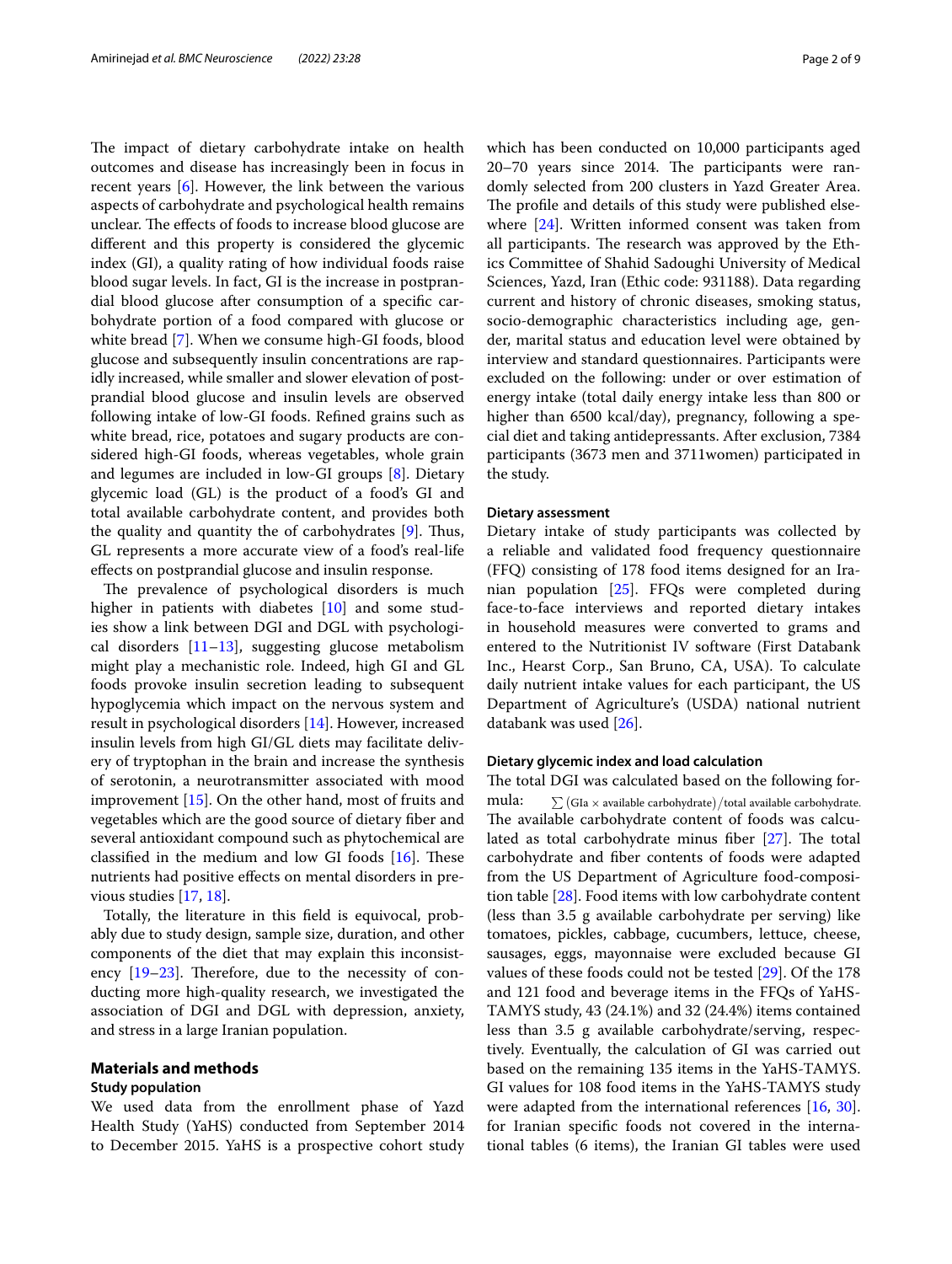[[31\]](#page-8-26), because the GI of all food items was not covered. GI values for the remaining food items which were not available, neither in Iranian nor on the international tables, such as some traditional sweets and desserts, were gained based on physically and chemically similar foods. For example, the GI value for gaz, a traditional food item highly consumed in Yazd city and mainly made of flour, almonds, and sugar, was considered to be the same as sugar. When more than one GI value from a diferent brand was available, the mean GI value was applied (e.g. rice and dates). The GIs of mixed meals were obtained based on GI values of each of the meal's components [\[28](#page-8-23)]. For all derived GI values, glucose was used as the reference food. Finally, DGL was calculated by multiplying the dietary GI by the total daily available carbohydrate intake and dividing the result by 100 [[28\]](#page-8-23).

# **Anthropometric measurements**

Body weight was measured using a portable digital scale analyzer with an accuracy of  $0.1$  kg. The participants stood in the middle of the scale, wearing the minimum possible clothing. Height was also measured in a standing position, while barefoot with the head placed in the Frankfurt position. Body Mass Index (BMI) was calculated, body weight (kg)/height (m $^2$ ).

#### **Psychological health assessment**

An Iranian validated short version of the self-report questionnaire for depression, anxiety and stress (DASS 21) consisting of seven items per subscale was used [\[32](#page-8-27)]. The individuals read each statement and recorded their reply according to a 4-point Likert scale ranging from 0 (does not apply to me at all) to 3 (applies to me very much or most of the time). The scores were summed for items of each scale. As the long form of DASS has 42 items, we multiplied the fnal score of each scale by two. The individuals were considered to have depression, anxiety, and stress if they obtain total scores of  $\geq 10$ ,  $\geq 8$  and  $\geq$  15, respectively.

# **Statistical analysis**

The normality of data was assessed using the Kolmogorov–Smirnov test. Continuous and categorical variables were compared across quartiles of DGI and DGL using analysis of variance (ANOVA) and chi-square tests respectively. The differences between nutrients and dietary intake of each quartile were assessed using a Bonferroni post-hoc analysis. Logistic regression was applied to evaluate the relationship between DGI and DGL with psychological disorders in crude and adjusted models. Model I was adjusted for age, gender, and total energy intake. In model II, marital status, smoking, education level, employment status, salt intake, multi-vitamins use, diabetes, and hypertension were additionally adjusted. Further adjustment was for BMI in the final model. *P*-values<0.05 were considered statistically signifcant. To analyze the data, the statistical Package for Social Sciences (SPSS) (version 23.0, SPSS Inc., Chicago, Illinois, USA) was used.

# **Results**

Overall, 7384 participants were included (3673 men and 3711 women). The prevalence of psychological disorders did not signifcantly difer among quartiles of DGI and DGL. BMI, marital status, education level, multi-vitamin supplement use, and hypertension were signifcantly different among quartiles of DGI. Furthermore, signifcant diferences were seen for age, physical activity, marital status, gender, employment status, education level, multi-vitamin supplement use, hypertension, and diabetes across quartiles of DGL (Table [1](#page-3-0)).

Dietary nutrients and energy adjusted food groups are presented in Table [2](#page-5-0). The one-way ANOVA test followed by Bonferroni post-hoc analysis revealed signifcant differences between all dietary nutrients and food groups including, energy intake; percentage energy from protein, carbohydrate, and fat intake; cholesterol; saturated fatty acid; vitamin E; vitamin C; folic acid; magnesium; fruits; vegetables; red meat; fsh, dairy; whole grains; refned grains; sugars; salt; legumes and nuts. Signifcant diferences among the quartiles of DGI and DGL are shown with diferent letters "a" or "b".

The association between DGI and DGL with the respective prevalence of depression, anxiety and stress in crude and adjusted models are presented in Table [3](#page-6-0). There were no significant associations between DGI and DGL with odds of depression or anxiety in crude and adjusted models. However, individuals in the highest quartiles of DGL had the lowest odds of stress (*OR: 0.69; 95% CI 0.47–1, P-trend* = 0.023). This association remained signifcant after adjustment for potential confounding variables in model I (*OR: 0.45; 95% CI 0.22–0.9, P-trend*=*0.023*), model II (*OR: 0.46; 95% CI 0.22–0.96, P-trend*=*0.039*) and model III (*OR: 0.46; 95% CI 0.22– 0.96, P-trend*=*0.042*).

## **Discussion**

This cross-sectional study assessed the association of dietary DGI and DGL with psychological disorders in an Iranian population. No signifcant association was observed between DGI and odds of depression, anxiety, and stress in crude and adjusted models. There was also no signifcant relationship between DGL and odds of depression or anxiety in crude and adjusted models;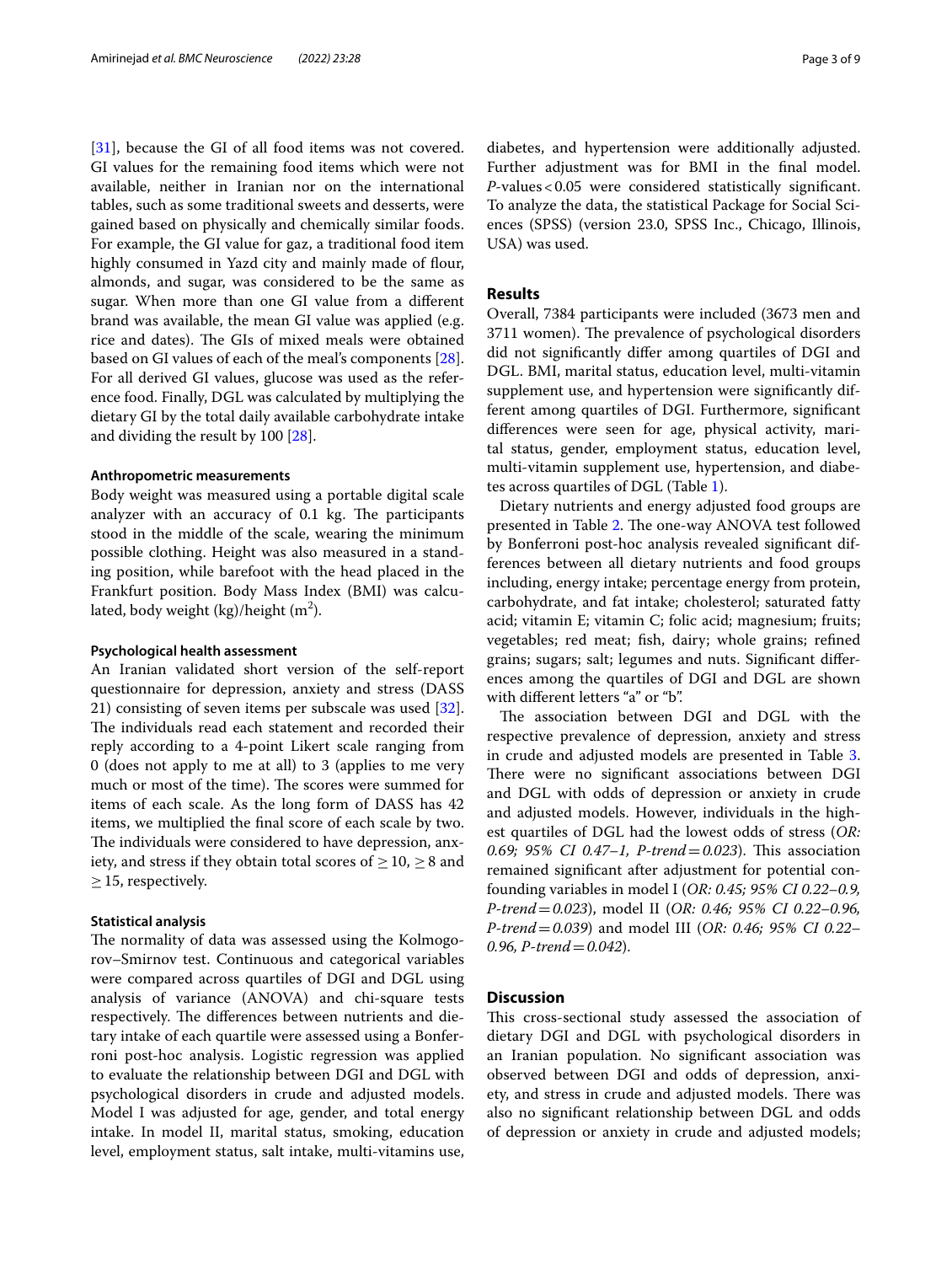| Variable                         | ত                         |                                      |             |             |             |                      | ತ              |               |                 |             |         |
|----------------------------------|---------------------------|--------------------------------------|-------------|-------------|-------------|----------------------|----------------|---------------|-----------------|-------------|---------|
|                                  | Total                     | $\overline{c}$                       | 8           | ဗိ          | ð           | P-value <sup>a</sup> | $\overline{c}$ | 8             | 3               | ð.          | P-value |
| Depression, yes (%)              | 578(8.1) <sup>a</sup>     | 148(8.3)                             | 142 (7.9)   | 130(7.2)    | 158 (8.9)   | 0.326                | 158 (8.8)      | 153 (8.6)     | 132(7.3)        | 35 (7.6)    | 0.252   |
| Anxiety, yes (%)                 | 754 (10.5)                | 186 (10.4)                           | 186 (10.3)  | 170 (9.5)   | 212 (11.9)  | 0.113                | 200 (11.1)     | 190 (10.7)    | 183(10.1)       | 81(10.2)    | 0.710   |
| Stress, yes (%)                  | 238 (3.3)                 | 58 (3.2)                             | 65 (3.6)    | 54(3)       | 61 (3.4)    | 0.776                | 68 (3.8)       | 69 (3.9)      | 54(3)           | 47(2.7)     | 0.106   |
| BMI(kg/m <sup>2</sup> )          |                           |                                      |             |             |             |                      |                |               |                 |             |         |
| $<18.5$                          | 247(3.3)                  | 61 (3.2)                             | 63 (3.3)    | 75(4)       | 48 (2.5)    | 0.018                | 57(3)          | 55 (2.9)      | 73 (3.9)        | 62 (3.3)    | 0.112   |
| $18.5 - 24.9$                    | 2339 (30.9)               | 595 (31.4)                           | 618 (32.6)  | 586 (30.9)  | 540 (28.5)  |                      | 577 (30.5)     | 630 (33.3)    | 577 (30.5)      | 555 (29.3)  |         |
| $>25$                            | 4988 (65.9)               | 1237 (65.3)                          | 1213 (64)   | 1233 (65.1) | 1305 (68.9) |                      | 1259 (66.5)    | 1209 (63.8)   | 1244 (65.7)     | 1276 (67.4) |         |
| Age (%)                          |                           |                                      |             |             |             |                      |                |               |                 |             |         |
| $20-29$ years                    | 1586 (21.5)               | 419 (22.7)                           | 404 (21.8)  | 404 (217)   | 359 (19.6)  | 0.052                | 322 (17.4)     | 404 (22)      | 433 (23.4)      | 427 (23.2)  | 0.01    |
| $30-39$ years                    | 1598 (20.8)               | 383 (20.8)                           | 395 (21.4)  | 380 (20.4)  | 440 (24)    |                      | 324 (17.5)     | 405 (22)      | 429 (23.1)      | 440 (23.9)  |         |
| 40-49 years                      | 1586 (21.5)               | 387 (21)                             | 413 (22.3)  | 393 (21.1)  | 393 (21.4)  |                      | 404 (21.8)     | 397 (21.6)    | 399 (21.5)      | 386(21)     |         |
| 50-59 years                      | 1402 (19)                 | 377 (20.4)                           | 347 (18.8)  | 348 (18.7)  | 330 (18)    |                      | 392 (21.2)     | 341 (18.5)    | 323 (17.4)      | 346 (18.8)  |         |
| $60-69$ years                    | 1215 (16.4)               | 279 (15.1)                           | 290 (15.7)  | 334 (18)    | 312(17)     |                      | 409 (22.1)     | 293 (15.9)    | 270 (14.6)      | 243 (13.2)  |         |
| Physical activity (Met_min/week) | 901.1 <sup>b</sup> ±905.1 | 883.1<br>890.8 ±                     | 894.5±910.5 | 877.5 ± 875 | 942.4±950.3 | 0.156                | 826.6 ± 876.7  | 896.8 ± 896.4 | $932.8 \pm 903$ | 949 ± 939.7 | 0.01    |
| Marriage (%)                     |                           |                                      |             |             |             |                      |                |               |                 |             |         |
| Single                           | 856 (11.6)                | 232 (12.6)                           | 225 (12.2)  | 206 (11.1)  | 193 (10.6)  | 0.019                | 178 (9.6)      | 224 (12.2)    | 220 (11.9)      | 234 (12.8)  | 0.001   |
| Married                          | 6264 (85.1)               | 1575 (85.6)                          | 1567 (84.8) | 1570 (85.9) | 1570 (85.9) |                      | 1587 (86)      | 1541 (84.2)   | 1585 (85.6)     | 1551 (84.6) |         |
| Widowed or divorced              | 240 (3.3)                 | 61 (3.3)                             | 40 (2.2)    | 75 (4.1)    | 64 (3.5)    |                      | 80(4.3)        | 65 (3.6)      | 46 (2.5)        | 49 (2.7)    |         |
| Smoking status (%)               |                           |                                      |             |             |             |                      |                |               |                 |             |         |
| Never smoker                     | 6328 (87.8)               | 1582 (87.6)                          | 1576 (87)   | (68) 1191   | 1553 (87.5) | 0.496                | 1609 (88.4)    | 1567 (86.9)   | 1587 (87.7)     | 1565 (88.3) | 0.520   |
| Current smoker                   | 766 (10.6)                | 194 (10.7)                           | 207 (11.4)  | 177 (9.7)   | (9.01) 881  |                      | 190 (10.4)     | 200 (11.1)    | 192 (10.6)      | 184 (10.4)  |         |
| Ex_smoker                        | 113 (1.6)                 | 29(1.6)                              | 29 (1.6)    | 22(1.2)     | 33 (1.9)    |                      | 22(1.2)        | $36(2)$       | 31(1.7)         | 24 (1.4)    |         |
| Gender, male (%)                 | 3673 (49.7)               | 909 (49.1)                           | 927 (50.2)  | 917 (49.5)  | 920 (50.2)  | 0.877                | 831 (44.8)     | 923 (50.3)    | 967 (52)        | 952 (51.9)  | 0.01    |
| Job (%)                          |                           |                                      |             |             |             |                      |                |               |                 |             |         |
| Unemployed                       | 1415 (195)                | 353 (19.6)                           | 325 (17.9)  | 357 (19.6)  | 380 (21.1)  | 0.336                | 358 (19.8)     | 359 (19.9)    | 306 (16.8)      | 392 (21.7)  | < 0.01  |
| Government employee              | 3537 (48.8)               | 898 (49.8)                           | 898 (49.5)  | 904 (49.6)  | 837 (46.5)  |                      | 360 (53.1)     | 898 (49.7)    | 876 (48.1)      | 803 (44.4)  |         |
| Manual worker                    | 247 (3.4)                 | 60 (3.3)                             | 66 (3.6)    | 56 (3.1)    | 65 (3.6)    |                      | 61 (3.4)       | 53 (2.9)      | 67(3.7)         | 66 (3.6)    |         |
| Freelance job                    | 2046 (28.2)               | $\widehat{\mathfrak{m}}$<br>492 (27. | 530 (29.1)  | 505 (27.7)  | 519 (28.8)  |                      | 428 (23.7)     | 497 (27.5)    | 572 (31.4)      | 549 (30.3)  |         |
| Education (%)                    |                           |                                      |             |             |             |                      |                |               |                 |             |         |
| Illiterate                       | 1776 (24.1)               | 438 (23.7)                           | 418 (22.7)  | 500 (27)    | 420 (23.1)  | 0.004                | 562 (30.5)     | 401 (21.8)    | 406 (22)        | 407 (22.3)  | 0.01    |
| Middle school                    | 2095 (28.5)               | 501 (27.2)                           | 508 (27.6)  | 514 (27.7)  | 527 (31.4)  |                      | 527 (28.6)     | 549 (29.9)    | 494 (26.7)      | 525 (28.7)  |         |
| Diploma                          | 2289 (31.1)               | 611 (33.1)<br>253 (13.7)             | 590 (32)    | 553 (29.8)  | 535 (29.4)  |                      | 520 (28.2)     | 557 (30.3)    | 629 (34)        | 583 (31.9)  |         |
| Bachelors degree                 | 995 (13.5)                |                                      | 261 (14.2)  | 204 (12.9)  | 241 (13.2)  |                      | 201 (10.9)     | 270 (14.7)    | 260 (14.1)      | 264 (14.4)  |         |
| Master and doctor                | 205 (2.8)                 | 42 (2.3)                             | 65 (3.5)    | 47 (2.5)    | 51 (2.8)    |                      | 35(1.9)        | 62 (3.4)      | 59 (3.2)        | 49 (2.7)    |         |

<span id="page-3-0"></span>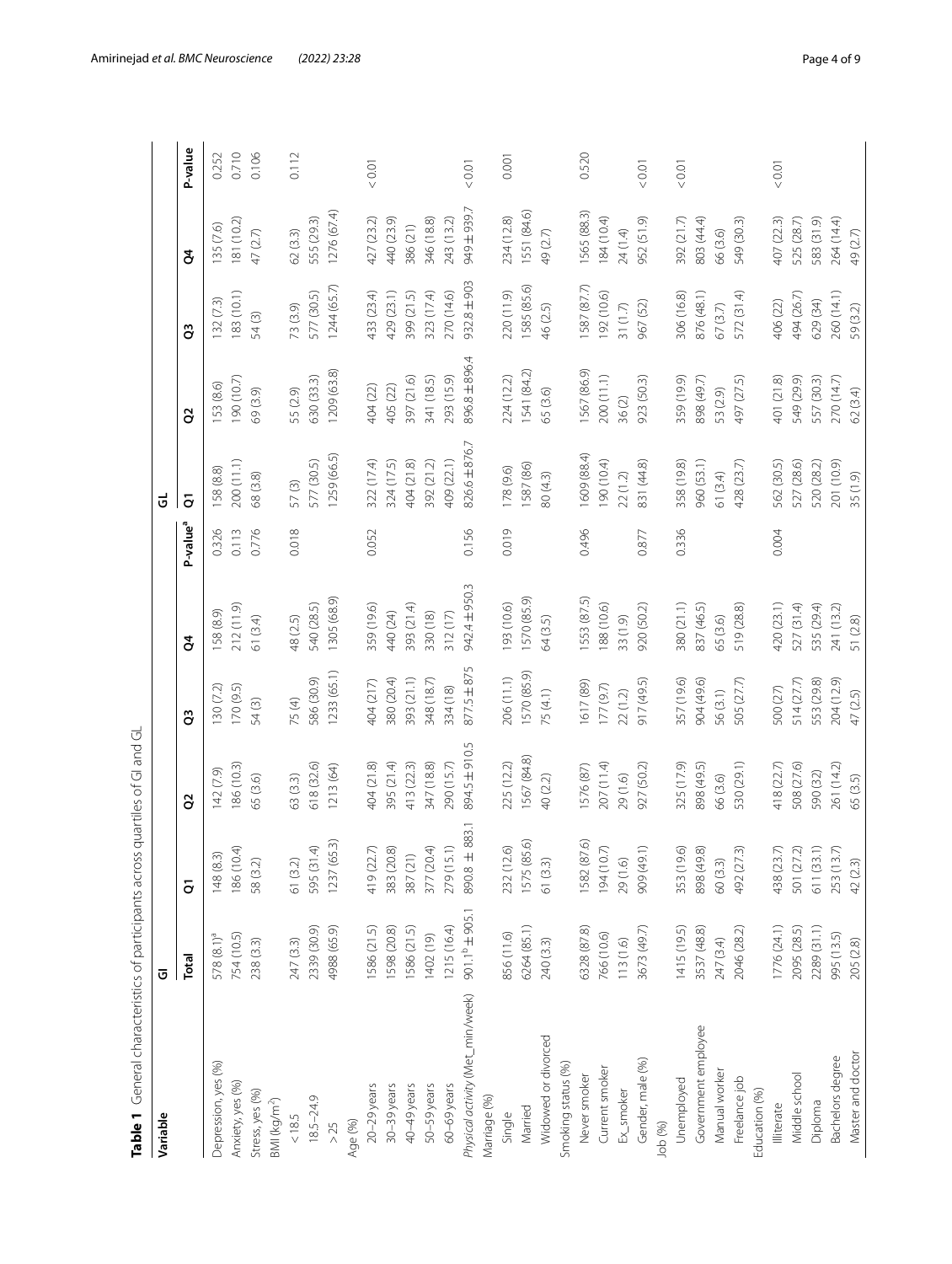| Variable                                                                                                          | Ū           |               |             |             |                                        |                      | ತ                  |                                  |                                     |                          |         |
|-------------------------------------------------------------------------------------------------------------------|-------------|---------------|-------------|-------------|----------------------------------------|----------------------|--------------------|----------------------------------|-------------------------------------|--------------------------|---------|
|                                                                                                                   | Total       |               |             | ã           |                                        | P-value <sup>a</sup> |                    |                                  |                                     |                          | P-value |
| /lulti-vitamins supplement (%)                                                                                    |             |               |             |             |                                        |                      |                    |                                  |                                     |                          |         |
| Never                                                                                                             | 6407 (86.1) | 1727 (94.3)   | 1715 (91.9) | 1619 (86.4) | 1346 (72.1)                            | $>0.01$              | 1741 (94.2)        | 1727(93.7)                       | 1691 (90)                           | 1248 (66.8)              | 0.01    |
| $1 - 3/m$ onth                                                                                                    | 482 (6.5)   | 44 (2.4)      | 67 (3.6)    | 95 (5.1)    |                                        |                      |                    |                                  |                                     |                          |         |
| Minimal once a week                                                                                               | 549 (7.4)   | 60 (3.3)      | 85 (4.6)    | 159 (8.5)   |                                        |                      | 34 (1.8)<br>73 (4) |                                  | 64 (3.4)<br>124 (6.6)<br>194 (10.2) | 347 (18.6)<br>273 (14.6) |         |
| Diabetes, yes (%)                                                                                                 | 912(12)     | 233 (12.3)    | 209 (11)    | 244 (12.9)  | 276 (14.8)<br>245 (13.1)<br>226 (11.9) | 0.358                | 313 (16.5)         | 37 (2)<br>79 (4.3)<br>229 (12.1) |                                     | 176 (9.3)                | (0.01)  |
| Hypertension, yes (%)                                                                                             | 1135 (15)   | කු<br>280 (14 | 280 (14.8)  | 821 (16.9)  | 254 (13.4)                             | 0.023                | 350 (18.5)         | 286 (14.1)                       | 277 (14.6)                          | 240 (12.7)               | 50.01   |
| G/ glycemic index, GL glycemic load                                                                               |             |               |             |             |                                        |                      |                    |                                  |                                     |                          |         |
| <sup>a</sup> Obtained from $\chi^2$ test and one-way anova for categorical and continuous variables, respectively |             |               |             |             |                                        |                      |                    |                                  |                                     |                          |         |
| $P$ Data are presented as mean $\pm$ standard deviation (SD)                                                      |             |               |             |             |                                        |                      |                    |                                  |                                     |                          |         |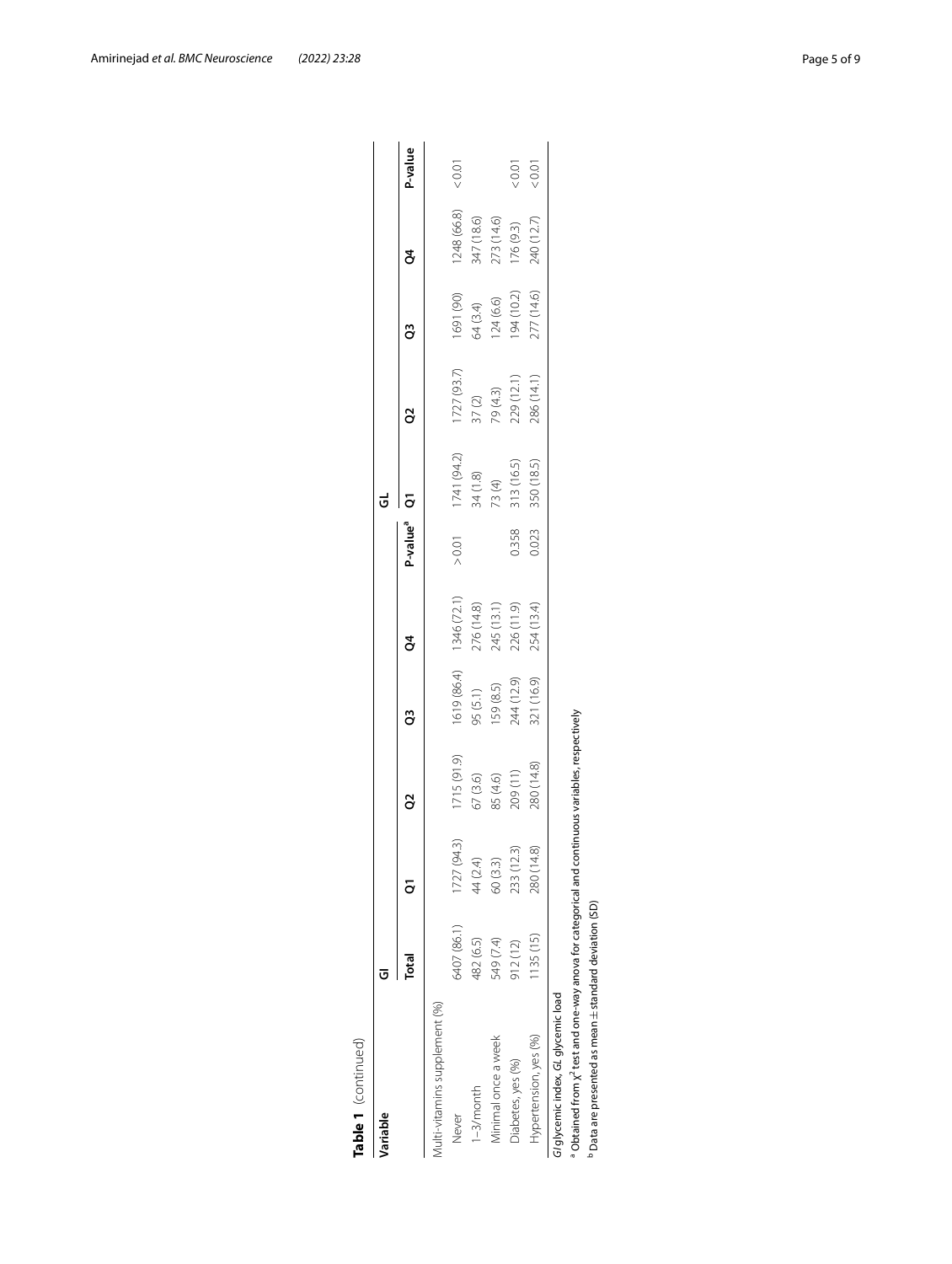| Quartiles of Gl                           |                   |                                |                            |                            |                            |         | Quartiles of GL                |                           |                            |                              |         |
|-------------------------------------------|-------------------|--------------------------------|----------------------------|----------------------------|----------------------------|---------|--------------------------------|---------------------------|----------------------------|------------------------------|---------|
|                                           | Total             | ā                              | S                          | G                          | ğ                          | P-value | ō                              | 8                         | G                          | ð                            | P-value |
| Nutrients                                 |                   |                                |                            |                            |                            |         |                                |                           |                            |                              |         |
| Energy intake (kcal)                      | 2897±1378         | 2438 ± 1061 <sup>ª</sup>       | $\circ$<br>2864±1351       | 3634±1351 <sup>b</sup>     | 2897±1378 <sup>b</sup>     | 0.001   | 1646±419.3ª                    | 2199 ±494.1 <sup>b</sup>  | 3019王744.9 <sup>b</sup>    | $4721 \pm 1111$ <sup>b</sup> | 0.001   |
| Protein (% of total<br>daily energy)      | $16.16 \pm 0.04$  | $16.82 \pm 0.04^a$             | $16.73 \pm 0.03$           | $16.24 \pm 0.04^{b}$       | $14.86 \pm 0.04^{b}$       | 0.001   | $17.84 \pm 0.04$ <sup>a</sup>  | $16.59 \pm 0.03^{b}$      | $16.11 \pm 0.03^{b}$       | $14.10 \pm 0.04^{b}$         | 0.001   |
| Carbohydrate (% of<br>total daily energy) | 56.12±0.09        | 53.81 ± 0.08 <sup>a</sup>      | 54.58 ± 0.08               | 56.00 ± 0.08 <sup>b</sup>  | $60.09 \pm 11.21^{\circ}$  | 0.001   | 52.55 ± 0.07 <sup>a</sup>      | 55.40 ± 0.07 <sup>b</sup> | 55.87±0.09 <sup>b</sup>    | $60.67 + 0.10^{6}$           | 0.001   |
| Fat (% of total daily<br>energy)          | 33.61±0.09        | $32.90 \pm 0.07$ <sup>a</sup>  | 32.67±0.07                 | $32.85 \pm 0.07$           | $0.36 \pm 0.12^{b}$        | 0.001   | $33.24 \pm 0.06^a$             | $31.53 \pm 0.06^{b}$      | 33.38±0.09                 | $36.28 \pm 0.11^{b}$         | 0.001   |
| Cholesterol (mq)                          | 394.8±391.3       | 363.5 ± 396.1 <sup>ª</sup>     | 394.1 ± 326.6              | 391.1 ± 336.4              | 430.6 ± 483.4 <sup>b</sup> | 0.001   | 286.3 ± 322.9 <sup>ª</sup>     | 318.4 ± 206.4             | 432.7 ± 390.9 <sup>b</sup> | 542±521.8 <sup>b</sup>       | 0.001   |
| SFA <sub>(g)</sub>                        | $31.04 \pm 18.36$ | $27.13 \pm 15.36^{\circ}$      | 29.58 ± 17.43 <sup>b</sup> | 30.48 ± 17.28 <sup>b</sup> | $36.98 \pm 21.39^{b}$      | 0.001   | $19.56 \pm 9.62$ <sup>a</sup>  | $24.3 \pm 11.47^b$        | $32.47 \pm 15.22^b$        | $47.8 \pm 20.82^b$           | 0.001   |
| Vitamin E (mg/day)                        | $11.36 \pm 11.66$ | $1.92 \pm 11.85$               | $11.52 \pm 11.80$          | $10.98 \pm 12.02$          | 11.01±10.92                | 0.038   | $7.70 \pm 7.16^{\circ}$        | $9.55 \pm 8.93^{b}$       | $12.72 \pm 13.28^{b}$      | $5.45 \pm 14.19^b$           | 0.001   |
| Vitamin C (mg)                            | 210.5 ± 188.7     | 96.2 ± 169ª                    | $218.3 \pm 214.3^{b}$      | $219.2 \pm 169.6^{\circ}$  | 208.5±197.1                | 0.001   | $115.1 \pm 54.12^a$            | $166.8 \pm 92^{b}$        | 243.2 ± 148.4 <sup>b</sup> | $317.1 + 292.6^b$            | 0.001   |
| Folic acid (µg)                           | 379.8 ± 228       | 354.6 ± 215.5 <sup>a</sup>     | 361.9±217.7                | 370.8±216.6                | 432.1±251.8 <sup>b</sup>   | 0.001   | 230.7 ± 93.18 <sup>ª</sup>     | $300 \pm 127.6^b$         | $410.8 \pm 193.8^{b}$      | $577.8 \pm 276.8^{\rm b}$    | 0.001   |
| Magnesium (mg)                            | 339.3 ± 179.6     | $309.6 \pm 155.2^{\circ}$      | 322.9±166.2                | $336.2 \pm 180.7^b$        | 339.3±179.6 <sup>b</sup>   | 0.001   | $199.7 \pm 58.38$ <sup>a</sup> | 262.8±79.31 <sup>b</sup>  | $359 \pm 125.2^b$          | 535.7 ± 198.7 <sup>b</sup>   | 0.001   |
| Food groups (g/1000 kcal)                 |                   |                                |                            |                            |                            |         |                                |                           |                            |                              |         |
| <b>Fruits</b>                             | $184.3 \pm 138.4$ | 205.6±145.1ª                   | $202.3 \pm 141.8$          | $192.3 \pm 130.3^b$        | $136.9 \pm 124.1^b$        | 0.001   | 87.8±109.9ª                    | $204.8 \pm 128.1^b$       | $202.8 \pm 151.3^{b}$      | $184.3 \pm 138.4^b$          | 0.001   |
| Vegetables                                | 96.6±77.29        | $112 \pm 82.82^a$              | $104.1 \pm 78.03^b$        | $97.77 \pm 75.50^{\circ}$  | $72.76 \pm 66.25^b$        | 0.001   | $119.6 \pm 81.3^a$             | $104.7 \pm 69.75^b$       | $96.78 \pm 81.41^b$        | 65.57 ± 65.10 <sup>b</sup>   | 0.001   |
| Red meat                                  | 20.46 ± 18.37     | 22.60 ± 17.77 <sup>a</sup>     | $24.60 \pm 21.13^{b}$      | $20.12 \pm 16.43^b$        | $14.51 \pm 16.16^{b}$      | 0.001   | 25.29 ± 20.43 <sup>a</sup>     | $23.65 \pm 16.75^b$       | $20.90 \pm 19.34^{b}$      | $\circ$<br>$11.99 \pm 13.15$ | 0.001   |
| Fish                                      | 7 ± 13.56         | $5.90 \pm 11.50^a$             | $6.70 \pm 12.80$           | $7.48 \pm 14.42^b$         | $7.91 \pm 15.14^{b}$       | 0.001   | 5.85 ± 9.99 <sup>a</sup>       | $5.65 \pm 10.98$          | 7.65±14.93 <sup>b</sup>    | $8.85 \pm 16.90^{b}$         | 0.001   |
| Dairy                                     | 89.84±60.16       | $106.99 \pm 76.74^{\circ}$     | $94.95 \pm 53.32^{b}$      | 89.96 ± 53.41 <sup>b</sup> | $67.47 + 45.57^b$          | 0.001   | $104.2 \pm 53.30^{\circ}$      | $95.85 \pm 52.83^b$       | 86.20 ± 59.35 <sup>b</sup> | 73.09 ± 69.35 <sup>b</sup>   | 0.001   |
| Legumes and nuts                          | 25.20±19.14       | $29.78 \pm 25.53$ <sup>a</sup> | 25.64±18.63 <sup>b</sup>   | 24.07 ± 14.99 <sup>b</sup> | $21.31 \pm 14.35^{b}$      | 0.001   | $27.80 \pm 18.12$ <sup>a</sup> | 25.24±18.01 <sup>b</sup>  | $25.30 \pm 20.19^{b}$      | 22.46 ± 19.80 <sup>b</sup>   | 0.001   |
| Whole grains                              | 29.95 ± 27.33     | 26.68 ± 20.58 <sup>a</sup>     | $32.32 \pm 24.55^{b}$      | 33.81 ± 27.92 <sup>b</sup> | 27.01 ± 33.82              | 0.001   | 34.97 ± 24.53 <sup>a</sup>     | $37.83 \pm 28.35^{b}$     | 29.25 ± 28.89 <sup>b</sup> | $17.77 \pm 22.65^b$          | 0.001   |
| Refined grains                            | 85.67 ± 58.18     | $126.70 \pm 66.74^{\circ}$     | $93.05 + 47.27^b$          | $67.95 \pm 41.92^b$        | $55 + 45.87^b$             | 0.001   | $100.5 \pm 54^a$               | 102 ±49.75                | 82.02 ± 59.34 <sup>b</sup> | 58.11 ± 58.05                | 0.001   |
| Sugars                                    | $12.63 \pm 11.64$ | $10.21 \pm 7.58^a$             | $11.88 + 9.05^{b}$         | $13.36 \pm 11.61^b$        | $5.07 \pm 15.98^{b}$       | 0.001   | $2.14 \pm 9.27$                | 2.74±9.42                 | $2.80 \pm 12.58$           | $12.84 \pm 14.47$            | 0.210   |
| 5alt                                      | $2.94 \pm 3.68$   | $3.21 \pm 2.94^a$              | $3.22 \pm 3.45$            | $3.14 \pm 3.89$            | $2.21 + 4.21b$             | 0.001   | $4.24 \pm 3.83$ <sup>a</sup>   | $3.61 \pm 3.11^{b}$       | $2.41 \pm 3.37^b$          | $1.52 \pm 3.73^{b}$          | 0.001   |
| G/ glycemic index, GL glycemic load       |                   |                                |                            |                            |                            |         |                                |                           |                            |                              |         |

<span id="page-5-0"></span>

<sup>1</sup> Obtained from one-way ANOVA followed by Bonferroni post-hoc test I Obtained from one-way ANOVA followed by Bonferroni post-hoc test

<sup>a</sup> First quartile is considered as reference quartile a First quartile is considered as reference quartile

<sup>b</sup> Significant difference between quartile with reference quartile (P value < 0.05)  $^{\rm b}$  Significant difference between quartile with reference quartile (P value < 0.05)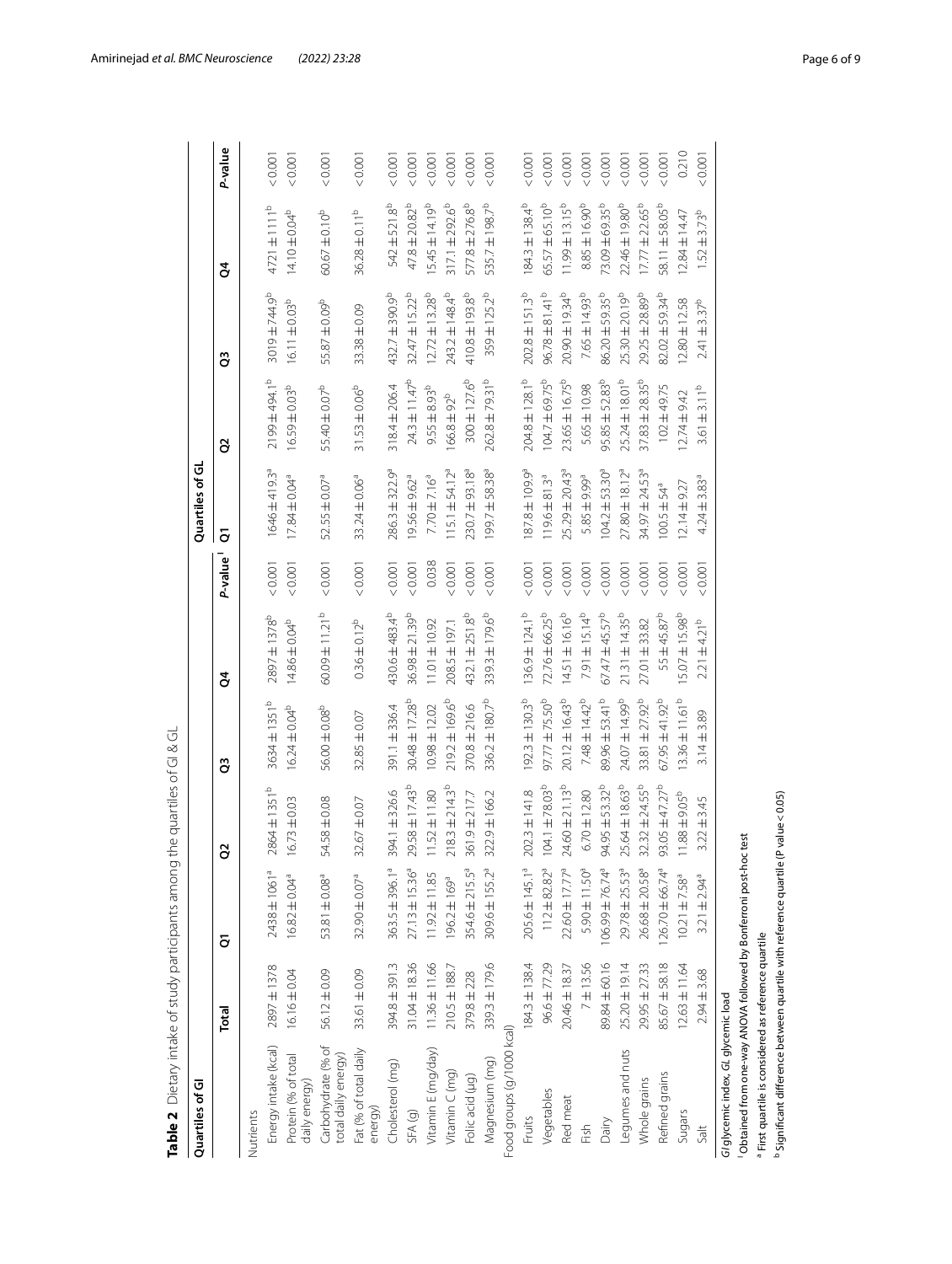<span id="page-6-0"></span>

| Gl quartile                                      |                 |                                                                                                                                         |                             |                      |                      | GL quartiles  |                     |                        |                     |         |
|--------------------------------------------------|-----------------|-----------------------------------------------------------------------------------------------------------------------------------------|-----------------------------|----------------------|----------------------|---------------|---------------------|------------------------|---------------------|---------|
| Variables                                        | ā               | S <sub>2</sub>                                                                                                                          | G                           | ð                    | P-trend <sup>#</sup> | ā             | S                   | G                      | ğ                   | P-trend |
| Depression [n (%)]                               |                 |                                                                                                                                         |                             |                      |                      |               |                     |                        |                     |         |
| Crude                                            | $\odot$         | $0.94(0.74 - 1.20)^{+}$                                                                                                                 | $0.86(0.67 - 1.10)$         | $1.08(0.85 - 1.36)$  | 0.672                | $\frac{8}{1}$ | $0.96(0.75 - 1.22)$ | $0.78$ $(0.61 - 1.01)$ | $1.10(0.87 - 1.39)$ | 0.717   |
| Adjusted model1 <sup>a</sup>                     | SC.             | $0.96(0.75 - 1.22)$                                                                                                                     | $0.87(0.68 - 1.12)$         | $1.16(0.90 - 1.48)$  | 0.403                | 1.00          | $.01(0.79 - 1.29)$  | $0.86(0.64 - 1.15)$    | $0.97(0.63 - 1.50)$ | 0.546   |
| Adjusted model2 <sup>b</sup>                     | O.              | 0.096 (0.74-1.24)                                                                                                                       | $0.84(0.64 - 1.10)$         | $1.11(0.85 - 1.46)$  | 0.679                | 1.00          | $.00(0.77 - 1.30)$  | $0.86(0.63 - 1.18)$    | $0.97(0.61 - 1.56)$ | 0.579   |
| Adjusted model3 <sup>c</sup>                     | 0.00            | $0.096(0.74 - 1.24)$                                                                                                                    | $0.84(0.64 - 1.10)$         | $1.12(0.85 - 1.46)$  | 0.653                | 0.00          | $.00(0.77 - 1.30)$  | $0.86(0.63 - 1.18)$    | $0.97(0.61 - 1.55)$ | 0.604   |
| Anxiety [n (%)]                                  |                 |                                                                                                                                         |                             |                      |                      |               |                     |                        |                     |         |
| Crude                                            | $\circ$         | 0.99 (0.80-1.22)                                                                                                                        | $0.90(0.72 - 1.12)$         | $1.16(0.94 - 1.43)$  | 0.248                | $\odot$       | $0.95(0.77 - 1.17)$ | $0.89(0.72 - 1.10)$    | $0.90(0.73 - 1.12)$ | 0.292   |
| Adjusted model1 <sup>a</sup>                     | 00.1            | $.00(0.80 - 1.24)$                                                                                                                      | $0.91(0.73 - 1.13)$         | $.22(0.98 - 1.52)$   | 0.157                | 0.00          | 0.96 (0.77-1.20)    | $0.90(0.70 - 1.17)$    | $0.94(0.64 - 1.38)$ | 0.568   |
| Adjusted model2 <sup>b</sup>                     | 00.1            | 0.99 (0.78-1.25)                                                                                                                        | $0.89(0.70 - 1.13)$         | $1.17(0.92 - 1.49)$  | 0.343                | 1.00          | 0.94 (0.74-1.20)    | $0.90(0.68 - 1.19)$    | $0.91(0.60 - 1.38)$ | 0.542   |
| Adjusted model3 <sup>c</sup>                     | 1.00            | $0.99(0.78 - 1.25)$                                                                                                                     | $0.89(0.70 - 1.13)$         | $0.94(0.87 - 1.02)$  | 0.323                | 00.1          | $0.94(0.74 - 1.20)$ | $0.90(0.68 - 1.18)$    | $0.91(0.60 - 1.38)$ | 0.573   |
| Stress [n (%)]                                   |                 |                                                                                                                                         |                             |                      |                      |               |                     |                        |                     |         |
| Crude                                            | OO.             | $1.11(0.77 - 1.60)$                                                                                                                     | $0.92(0.63 - 1.35)$         | $1.06(0.73 - 1.53)$  | 0.990                | 00.1          | $1.02(0.72 - 1.44)$ | $0.77(0.54 - 1.11)$    | $0.69(0.47 - 1.00)$ | 0.023   |
| Adjusted model1 <sup>a</sup>                     | 1.00            | $.13(0.79 - 1.63)$                                                                                                                      | $0.93(0.63 - 1.36)$         | $1.12(0.76 - 1.65)$  | 0.839                | 0.00          | $0.97(0.67 - 1.38)$ | $0.64(0.41 - 1.00)$    | $0.45(0.22 - 0.90)$ | 0.023   |
| Adjusted model2 <sup>b</sup>                     | 00.1            | $1.02(0.69 - 1.51)$                                                                                                                     | $0.87(0.57 - 1.31)$         | $1.09(0.072 - 1.65)$ | 0.881                | 1.00          | $1.07(0.68 - 1.50)$ | 0.65 (0.40-1.05)       | $0.46(0.22 - 0.96)$ | 0.039   |
| Adjusted model3 <sup>c</sup>                     | $\frac{8}{100}$ | $1.02(0.69 - 1.51)$                                                                                                                     | $0.87(0.57 - 1.31)$         | 1.10 (0.72-1.66)     | 0.888                | 0.00          | $0.98(0.68 - 1.42)$ | $0.72(0.40 - 1.05)$    | $0.46(0.22 - 0.96)$ | 0.042   |
| G/ glycemic index, GL glycemic load              |                 |                                                                                                                                         |                             |                      |                      |               |                     |                        |                     |         |
| These values are odds ratios (95% Cls)           |                 |                                                                                                                                         |                             |                      |                      |               |                     |                        |                     |         |
|                                                  |                 | Obtained from logistic regression by considering quartiles of                                                                           | GI & GL as ordinal variable |                      |                      |               |                     |                        |                     |         |
| Adjusted for age, gender and total energy intake |                 |                                                                                                                                         |                             |                      |                      |               |                     |                        |                     |         |
|                                                  |                 | Additionally adjusted for physical activity, marital status, smoking, education, job status, multi-vitamins use, diabetes, hypertension |                             |                      |                      |               |                     |                        |                     |         |
| Further adjustment BMI                           |                 |                                                                                                                                         |                             |                      |                      |               |                     |                        |                     |         |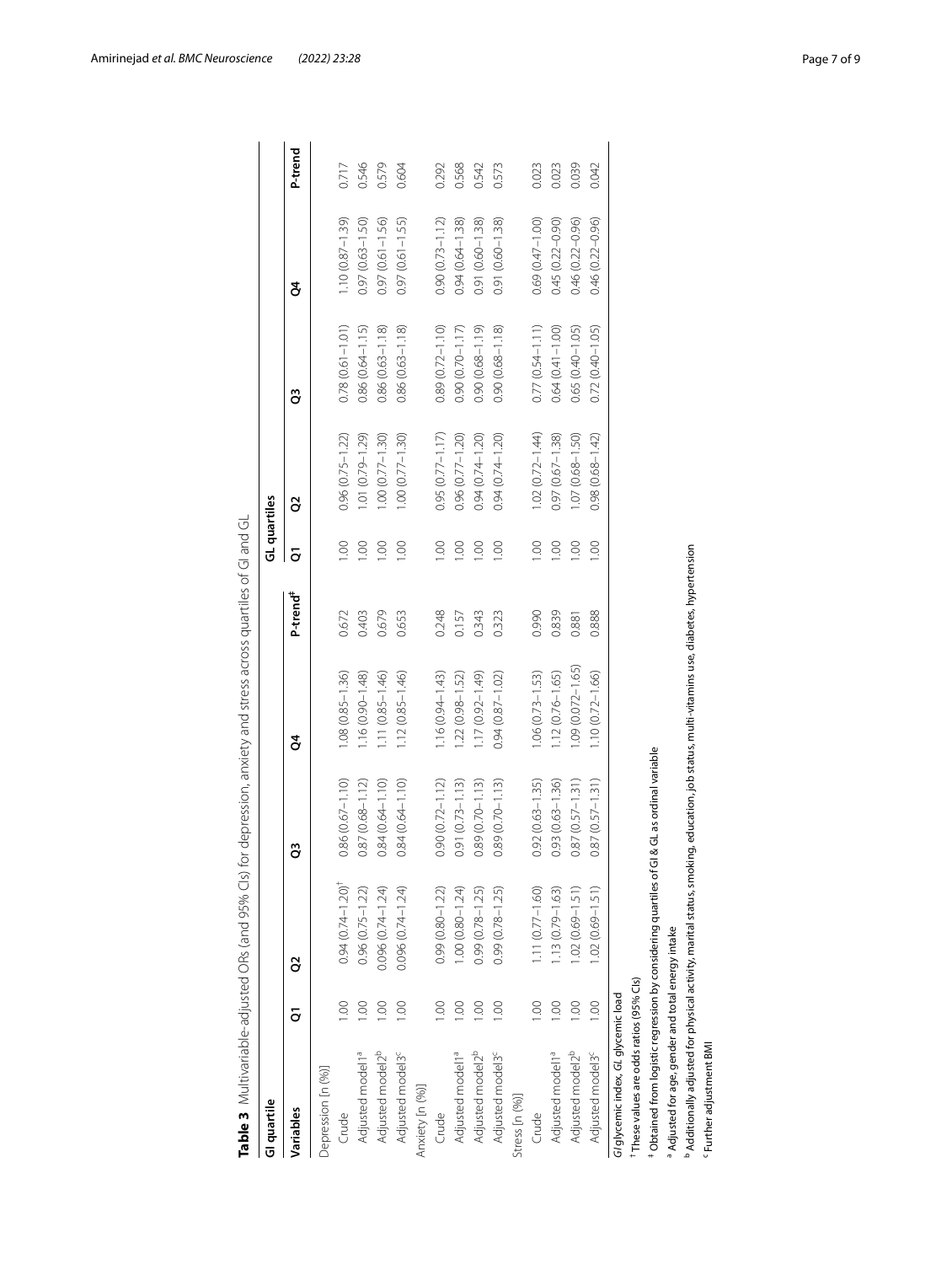however, higher DGL was associated with lower odds of stress in all models.

A systematic review and meta-analysis by Salarimoghaddam et al. [[33](#page-8-28)] was performed on studies with diferent designs to investigate the possible relation between DGI or DGL and depression. In line with our results, no signifcant association between DGI or DGL and odds of depression was found in cross-sectional studies. Although a positive association was observed between DGI and risk of depression in cohort studies, the number of studies was limited  $(n=2)$  with significant heterogeneity between them [\[33](#page-8-28)].

Our results showed no signifcant association between DGI or DGL and odds of anxiety. In agreement with the current study, Haghighatdoost et al., after adjusting for confounders (marital status, education, physical activity, smoking, dietary intakes, and BMI) showed similar fndings [\[19](#page-8-17)]. Another study with a cross-over clinical trial design examined the efects of a high GL diet on mental health. Consuming 28 days of a high GL diet did not alter tension-anxiety compared to the diet with a low GL [\[34\]](#page-8-29).

There was also no association between DGI and stress. However, in line with a previous study [[19](#page-8-17)], being in the highest quartiles of DGL in our study was associated with lower odds of stress. This inverse association can be attributed to the efects of sugar-rich foods on the hypothalamic–pituitary–adrenal (HPA) axis. Under stressful conditions, the HPA releases stress hormones (corticosteroids) that increase the desire for sugar rich foods that provide inhibitory feedback on the hypothalamus. Therefore, participants of the higher quartiles of DGL consumed more sugar-rich foods, which can lower stress by decreasing HPA axis activity [[35,](#page-8-30) [36](#page-8-31)]. Furthermore, serotonin is a neurotransmitter that has an essential role in mood regulation. Foods with high GL induce insulin secretion which facilitates tryptophan uptake and serotonin production in the brain and thereby lowers stress [[15\]](#page-8-13). However, it must be kept in mind that long-term consumption of food with high GL leads to blood glucose fluctuations and increase the risk of diabetes [[37](#page-8-32)]. Thus, caution should be taken to account when interpreting these results since several studies reported that patients with diabetes have a higher risk of mental disorders compared to healthy people [\[38–](#page-8-33)[40\]](#page-8-34).

Besides the potential strengths of our study such as a large sample size covering both urban and rural areas, recruitment of well-trained interviewers, using a comprehensive and validated FFQ for evaluating dietary intake, and controlling for possible confounders, there are some limitations. First, the cross-sectional data of this study prevents any inference of causality between DGL and stress. Second, no biochemical measures were assessed in our study, which might limit the detection of patients with chronic disease. Furthermore, although the FFQ used in this study was validated for carbohydrate and intake of other nutrients, the validation for DGI or DGL was not performed. Thus, the observed association may be real or related to the quality of the questionnaire. Also, due to the absence of a reliable Iranian food composition table the USDA food-nutrient database was used, which is another limitation of this study. Finally, residual confounding from unknown or unmeasured variables could afect our results.

# **Conclusion**

In summary, an inverse association was found between DGL and likelihood of stress among Iranian adults. However, considering this point that long-term consumption of food with high GL may increase the risk of chronic diseases especially obesity and diabetes, we can not recommend high glycemic load dietary sources to the general population. Therefore, to clarify the effects of DGL or DGI on psychological profles, further longitudinal studies such as randomized controlled trials are needed in atrisk populations.

#### **Acknowledgements**

We thank Yazd people who participated in YaHS.

#### **Author contributions**

SK, MaM, AN and AA: designed and conducted the study; MD and MoM: analyzed the data; MD and AA: wrote the manuscript SK, ID, and MoM: critically revised the manuscript; SK, AN and MaM: supervised the study. All authors read and approved the fnal manuscript.

#### **Funding**

This study is supported by Shahid Sadoughi University of Medical Sciences.

#### **Availability of data and materials**

The data and materials of the current study are available from the corresponding author on reasonable request.

#### **Declarations**

#### **Ethics approval and consent to participate**

We confirm that all methods were carried out in accordance with Shahid Sadoughi University of Medical Sciences guidelines and regulations. Written informed consent was taken from all participants. The research was approved by the Ethics Committee of Shahid Sadoughi University of Medical Sciences, Yazd, Iran (Ethic code: 931188).

# **Consent for publication**

Not applicable.

#### **Competing interests**

Not applicable.

#### **Author details**

<sup>1</sup> Nutrition and Food Security Research Center, Shahid Sadoughi University of Medical Sciences, Shohadaye Gomnam BLD, ALEM Square, Yazd, Iran. 2 <sup>2</sup> Department of Nutrition, School of Public Health, Shahid Sadoughi University of Medical Sciences, Yazd, Iran. <sup>3</sup> Department of Clinical Nutrition, School of Nutrition and Food Science, Isfahan University of Medical Sciences, Isfahan, Iran. <sup>4</sup> Food Security Research Center, Isfahan University of Medical Sciences, Isfahan, Iran. <sup>5</sup> Research Institute of Sport and Exercise Sciences, Liverpool John Moores University, Liverpool, UK. <sup>6</sup>Nuffield Department of Population Health,